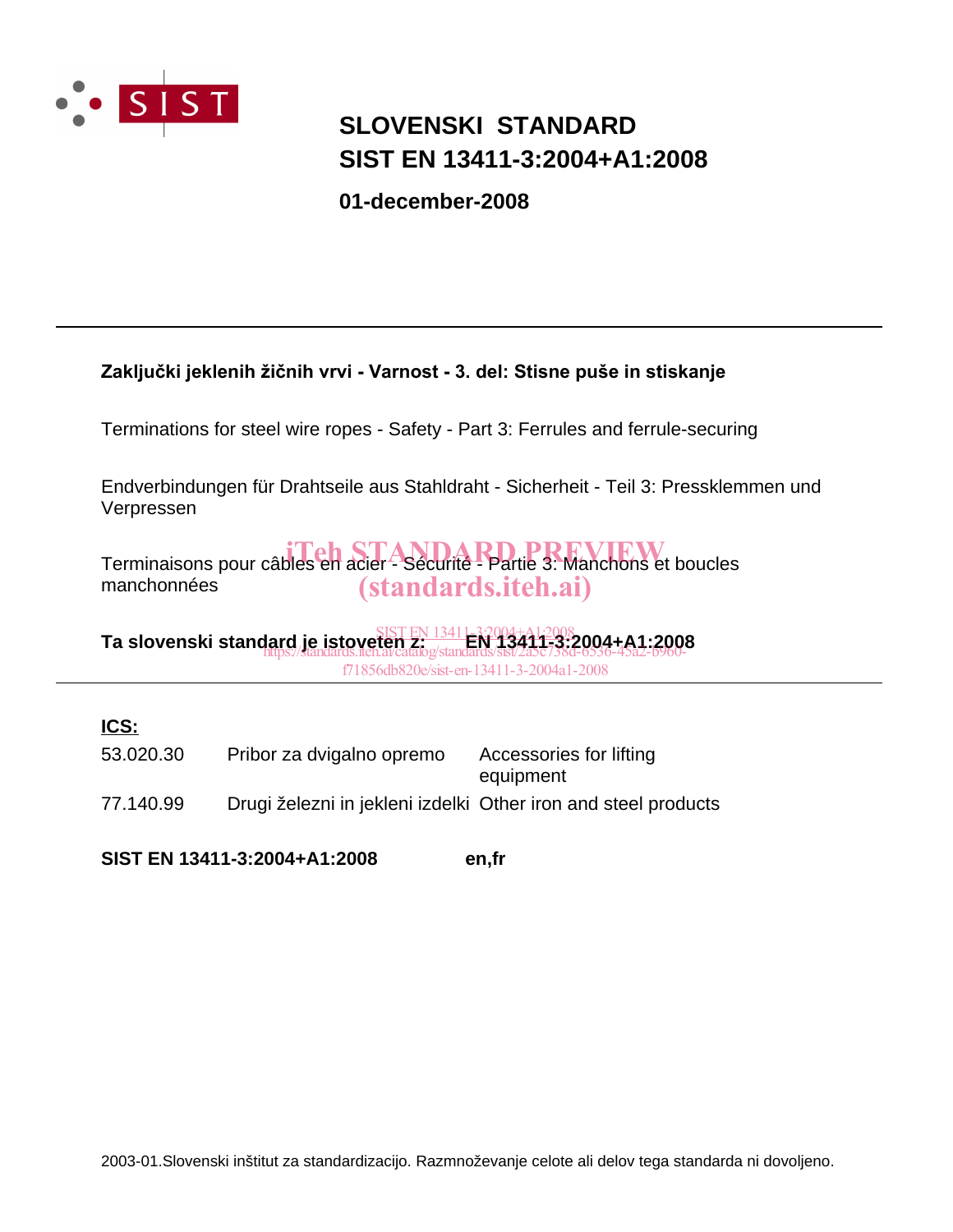# iTeh STANDARD PREVIEW (standards.iteh.ai)

SIST EN 13411-3:2004+A1:2008 https://standards.iteh.ai/catalog/standards/sist/2a5c738d-6536-45a2-b960 f71856db820e/sist-en-13411-3-2004a1-2008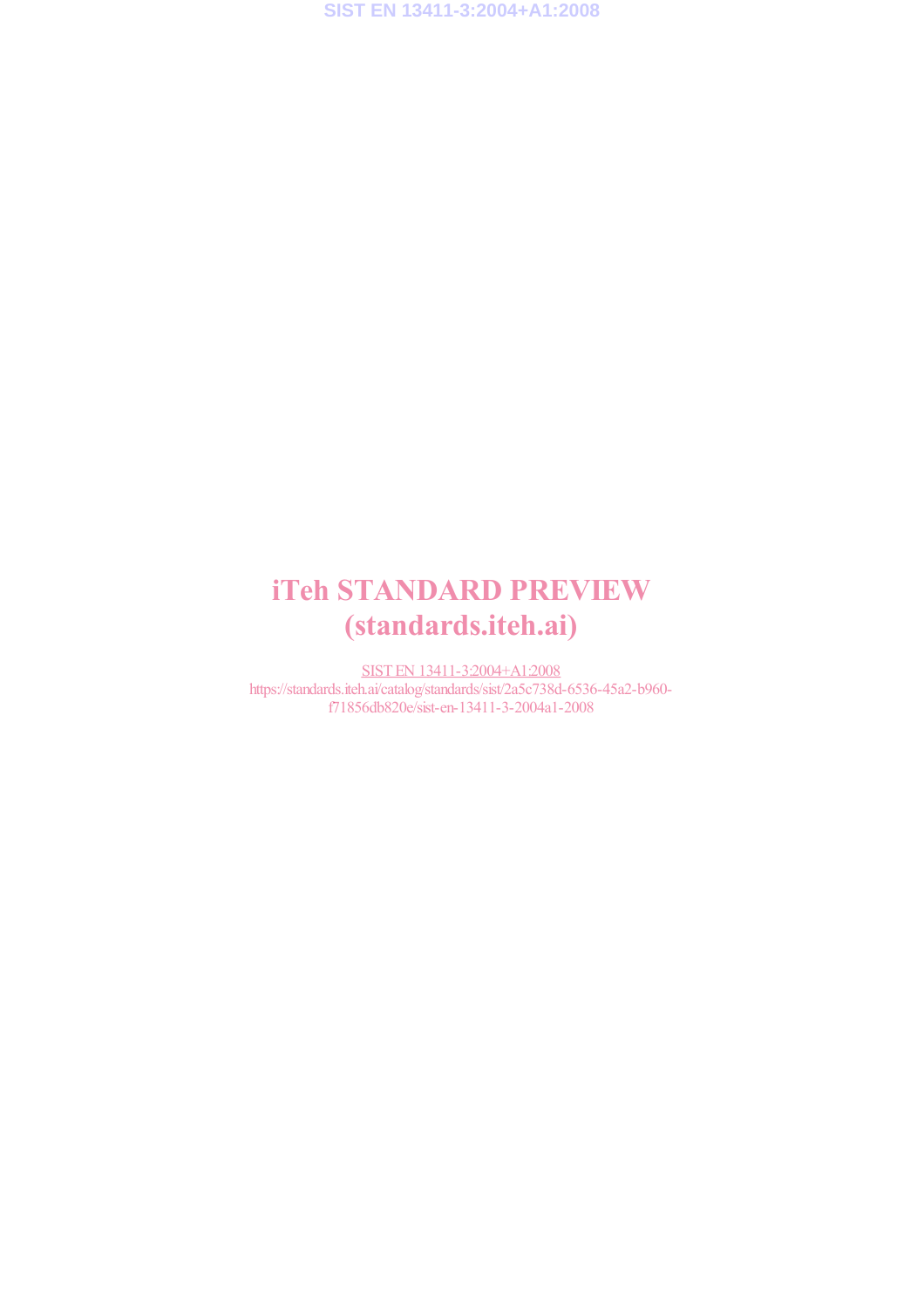## EUROPEAN STANDARD NORME EUROPÉENNE EUROPÄISCHE NORM

## **EN 13411-3:2004+A1**

October 2008

ICS 21.060.70; 53.020.30 Supersedes EN 13411-3:2004

English Version

### Terminations for steel wire ropes - Safety - Part 3: Ferrules and ferrule-securing

Terminaisons pour câbles en acier - Sécurité - Partie 3: Manchons et boucles manchonnées

 Endverbindungen für Drahtseile aus Stahldraht - Sicherheit - Teil 3: Pressklemmen und Verpressen

This European Standard was approved by CEN on 16 April 2004 and includes Corrigendum 1 issued by CEN on 19 October 2005 and Amendment 1 approved by CEN 18 September 2008.

CEN members are bound to comply with the CEN/CENELEC Internal Regulations which stipulate the conditions for giving this European Standard the status of a national standard without any alteration. Up-to-date lists and bibliographical references concerning such national standards may be obtained on application to the CEN Management Centre or to any CEN member.

This European Standard exists in three official versions (English, French, German). A version in any other language made by translation under the responsibility of a CEN member into its own language and notified to the CEN Management Centre has the same status as the official versions. official versions.

CEN members are the national standards **bodies of Austria, Belgium, Bulgaria, Cypr**us, Czech Republic, Denmark, Estonia, Finland,<br>Erange, Cermany, Creese, Hungany, Jeeland, Ireland, Italy, Labyja, Lithuania, Luxembeurg, Ma France, Germany, Greece, Hungary, Iceland, Ireland, Italy, Latvia, Lithuania, Luxembourg, Malta, Netherlands, Norway, Poland, Portugal, Romania, Slovakia, Slovenia, Spain, Sweden, Switzerland and United Kingdom. SIST EN 13411-3:2004+A1:2008

https://standards.iteh.ai/catalog/standards/sist/2a5c738d-6536-45a2-b960 f71856db820e/sist-en-13411-3-2004a1-2008



EUROPEAN COMMITTEE FOR STANDARDIZATION COMITÉ EUROPÉEN DE NORMALISATION EUROPÄISCHES KOMITEE FÜR NORMUNG

**Management Centre: rue de Stassart, 36 B-1050 Brussels**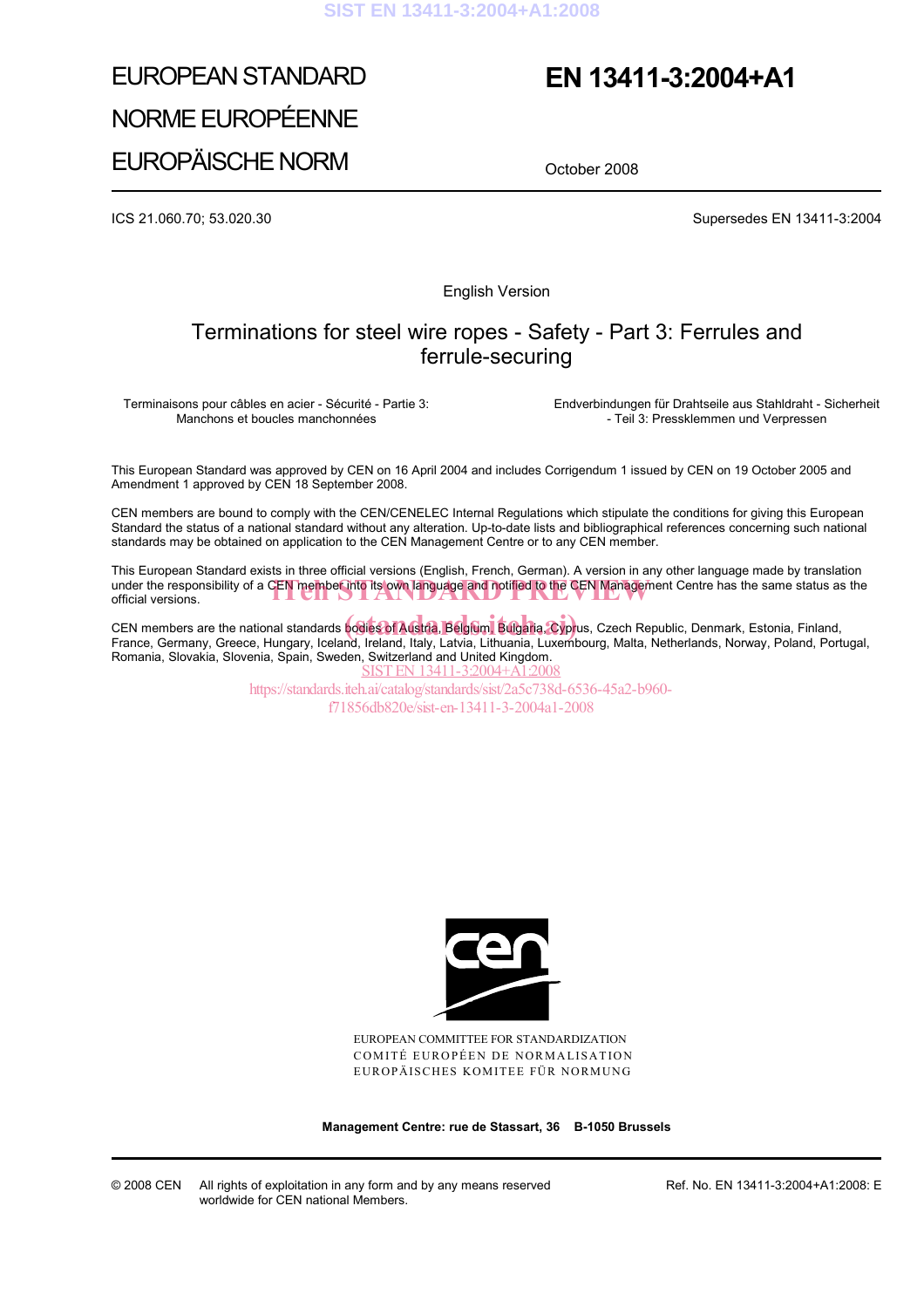## **Contents**

|                  |                                                                                                    | page |
|------------------|----------------------------------------------------------------------------------------------------|------|
|                  |                                                                                                    |      |
| 1                |                                                                                                    |      |
| $\boldsymbol{2}$ |                                                                                                    |      |
| 3                |                                                                                                    |      |
| 4                |                                                                                                    |      |
| 5                |                                                                                                    |      |
| 5.1              |                                                                                                    |      |
| 5.1.1            |                                                                                                    |      |
| 5.1.2            |                                                                                                    |      |
| 5.1.3            |                                                                                                    |      |
| 5.2              |                                                                                                    |      |
| 5.2.1            |                                                                                                    |      |
| 5.2.2            |                                                                                                    |      |
| 5.2.3            |                                                                                                    |      |
| 5.2.4<br>5.2.5   |                                                                                                    |      |
| 5.3              |                                                                                                    |      |
| 5.3.1            |                                                                                                    |      |
| 5.3.2            |                                                                                                    |      |
| 5.3.3            |                                                                                                    |      |
| 5.3.4            |                                                                                                    |      |
| 5.3.5            |                                                                                                    |      |
|                  |                                                                                                    |      |
| 6<br>6.1         |                                                                                                    |      |
| 6.2              |                                                                                                    |      |
| 6.3              |                                                                                                    |      |
| 6.4              | Fatigue type test of Flemish eye ferrule-secured termination of crane hoist rope (FSET system      |      |
|                  |                                                                                                    |      |
| 6.5              |                                                                                                    |      |
| 6.6              |                                                                                                    |      |
| 6.7              |                                                                                                    |      |
| 6.8              | Matching of ferrule to wire rope (FSET or ferrule-secured endless loop manufacturer)  14           |      |
| 6.9              |                                                                                                    |      |
| 6.10             |                                                                                                    |      |
| 6.11             | Quality control after pressing the ferrule(s) (FSET or ferrule-secured endless loop                |      |
|                  |                                                                                                    |      |
| $\overline{7}$   |                                                                                                    |      |
| 7.1              |                                                                                                    |      |
| 7.2              |                                                                                                    |      |
|                  | Annex A (informative) Specification for one design of turn-back eye ferrule-secured termination 16 |      |
| A.1              |                                                                                                    |      |
| A.2<br>A.3       |                                                                                                    |      |
| A.3.1            |                                                                                                    |      |
| A.3.2            |                                                                                                    |      |
| A.3.3            |                                                                                                    |      |
| A.3.4            |                                                                                                    |      |
| A.3.5            |                                                                                                    |      |
|                  |                                                                                                    |      |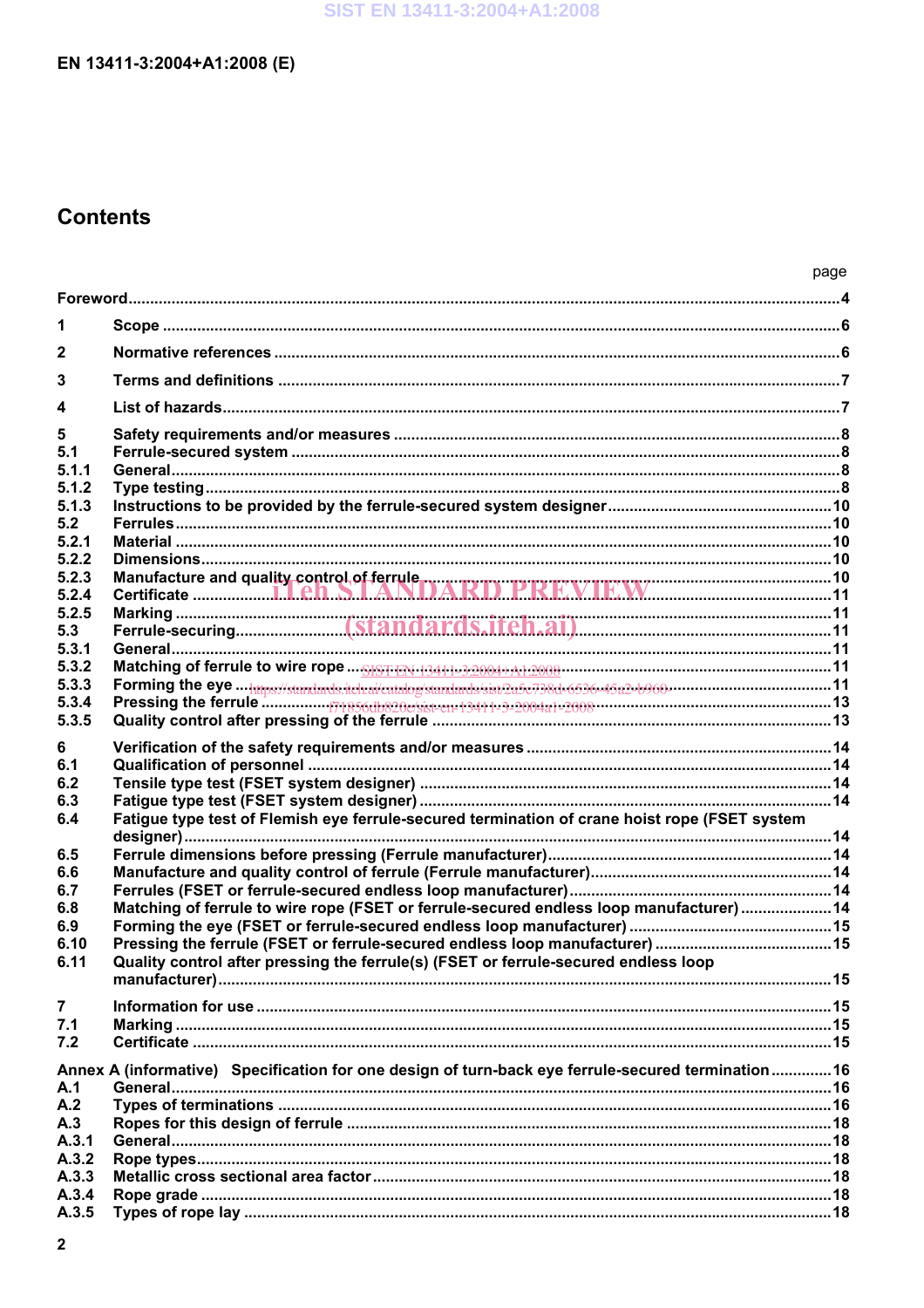| A.4   |                                                                                                       |  |  |
|-------|-------------------------------------------------------------------------------------------------------|--|--|
| A.4.1 |                                                                                                       |  |  |
| A.4.2 |                                                                                                       |  |  |
| A.4.3 |                                                                                                       |  |  |
| A.4.4 |                                                                                                       |  |  |
| A.5   |                                                                                                       |  |  |
| A.6   |                                                                                                       |  |  |
| A.7   |                                                                                                       |  |  |
| A.7.1 |                                                                                                       |  |  |
| A.7.2 |                                                                                                       |  |  |
| A.7.3 |                                                                                                       |  |  |
| A.8   |                                                                                                       |  |  |
| A.8.1 |                                                                                                       |  |  |
| A.8.2 |                                                                                                       |  |  |
|       | Annex ZA (informative) $\mathbb{A}$ ) Relationship between this European Standard and the Essential   |  |  |
|       | Annex ZB (informative) $\mathbb{A}_l$ ) Relationship between this European Standard and the Essential |  |  |
|       |                                                                                                       |  |  |

# **iTeh STANDARD PREVIEW** (standards.iteh.ai)

SIST EN 13411-3:2004+A1:2008 https://standards.iteh.ai/catalog/standards/sist/2a5c738d-6536-45a2-b960f71856db820e/sist-en-13411-3-2004a1-2008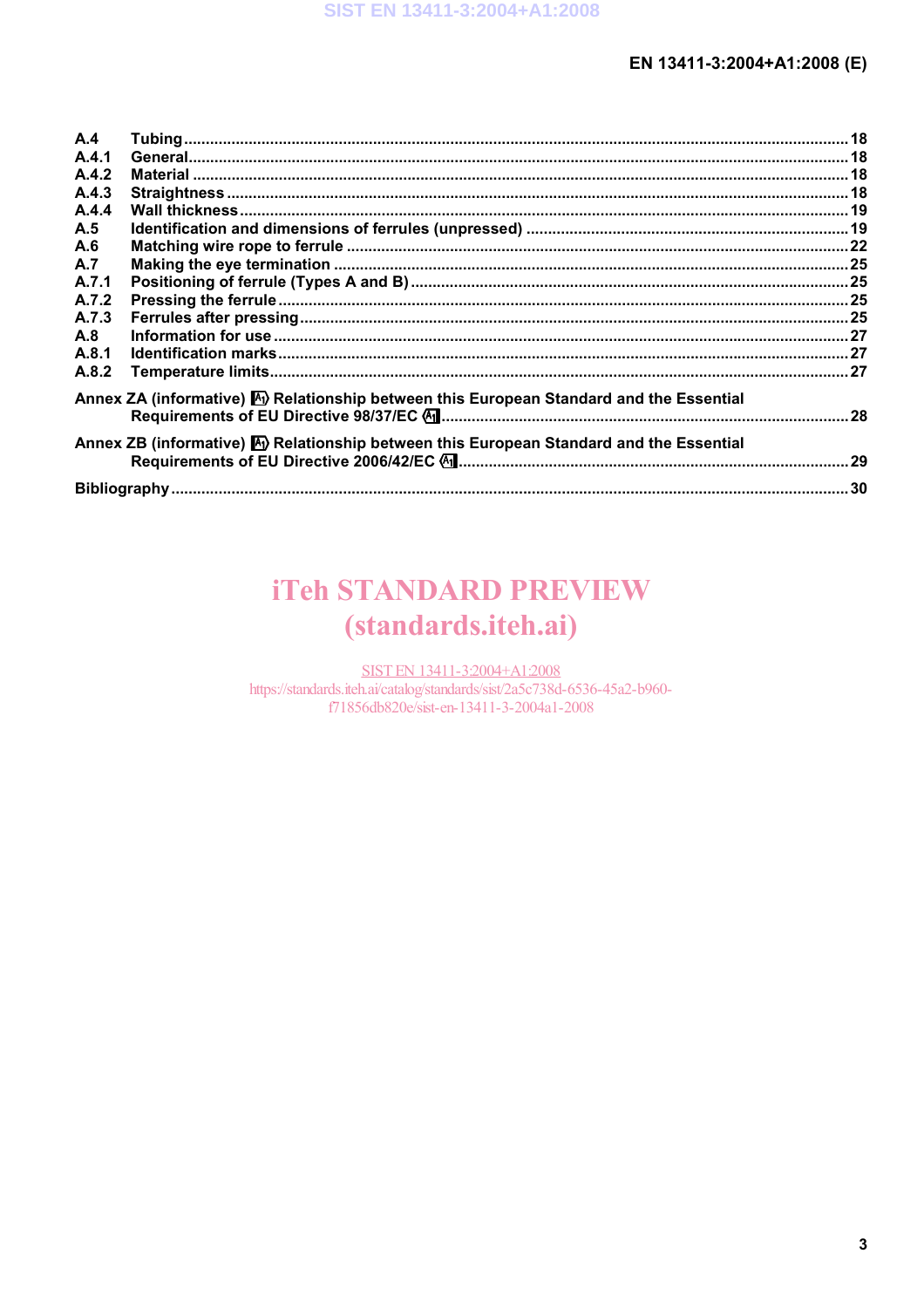## **Foreword**

This document (EN 13411-3:2004+A1:2008) has been prepared by Technical Committee CEN/TC 168 "Chains, ropes, webbing, slings and accessories - Safety", the secretariat of which is held by BSI.

This European Standard shall be given the status of a national standard, either by publication of an identical text or by endorsement, at the latest by April 2009, and conflicting national standards shall be withdrawn at the latest by December 2009.

This document supersedes EN 13411-3:2004.

This document includes Amendment 1, approved by CEN on 2008-09-18 and includes Corrigendum 1 issued by CEN on 19 October 2005.

The start and finish of text introduced or altered by amendment is indicated in the text by tags  $\mathbb{A}_1$ .

The modifications of the related CEN Corrigendum have been implemented at the appropriate places in the text and are indicated by the tags  $AC$   $AC$ .

This document has been prepared under a mandate given to CEN by the European Commission and the European The accuracy may accuracy properties and supports and the requirements of EU Directive(s). PM

**A**) For relationship with EU Directive(s), see anformative Annexes ZA and ZB, which are integral parts of this decorrent document. (A<sub>1</sub>

Annex A is informative.

SIST EN 13411-3:2004+A1:2008 https://standards.iteh.ai/catalog/standards/sist/2a5c738d-6536-45a2-b960-

**EN 13411 consists of the following parts.**  $171856db820e/sist-en-13411-3-2004a1-2008$ 

- Part 1: Thimbles for steel wire rope slings
- Part 2: Splicing of eyes for wire rope slings
- Part 3: Ferrules and ferrule-securing
- Part 4: Metal and resin socketing
- Part 5: U-bolt wire rope grips
- Part 6: Asymmetric wedge socket
- Part 7: Symmetric wedge socket

According to the CEN/CENELEC Internal Regulations, the national standards organizations of the following countries are bound to implement this European Standard: Austria, Belgium, Bulgaria, Cyprus, Czech Republic, Denmark, Estonia, Finland, France, Germany, Greece, Hungary, Iceland, Ireland, Italy, Latvia, Lithuania, Luxembourg, Malta, Netherlands, Norway, Poland, Portugal, Romania, Slovakia, Slovenia, Spain, Sweden, Switzerland and United Kingdom.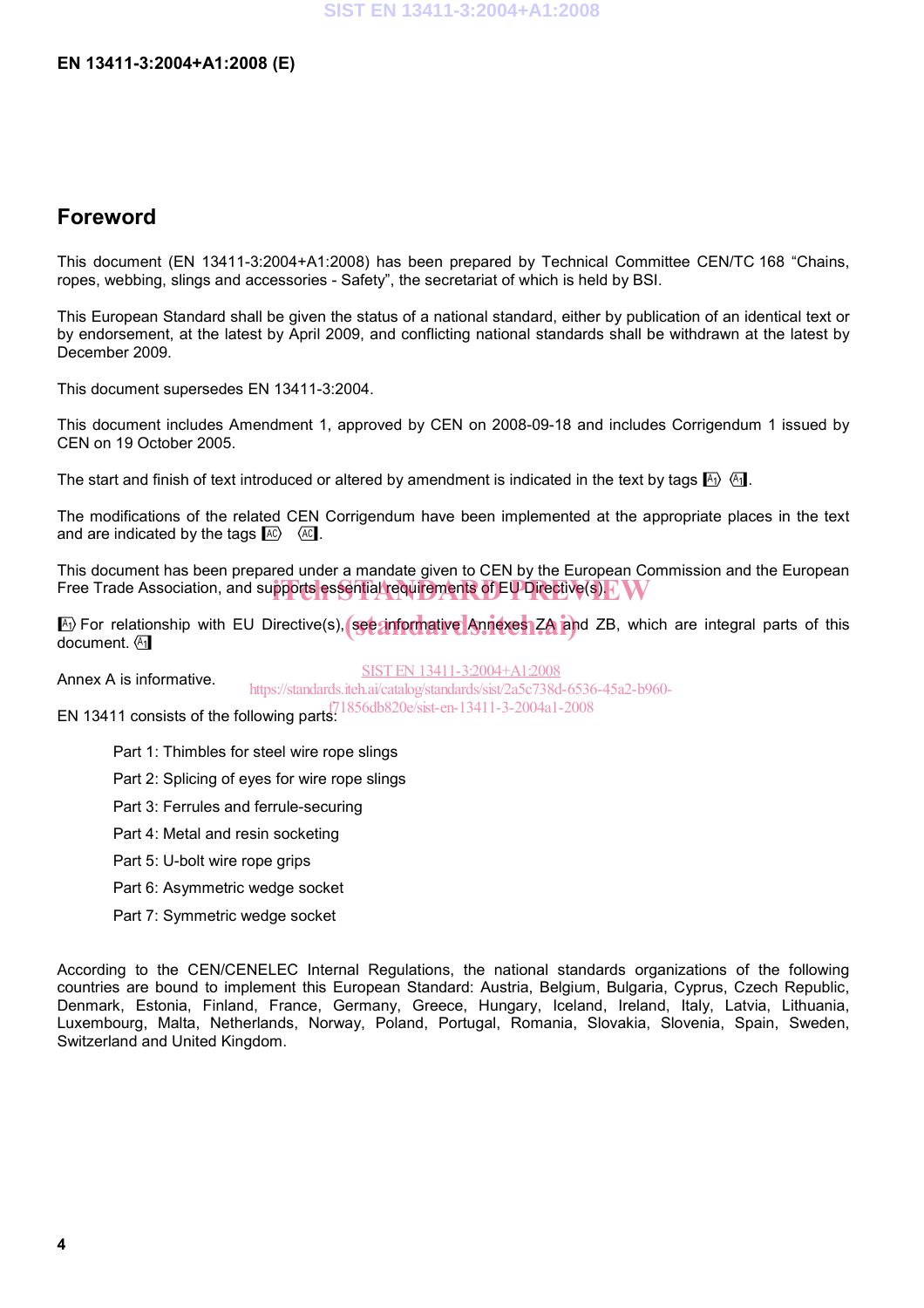### **Introduction**

This European Standard is a Type C Standard as stated in EN 1070.

This European Standard has been prepared to provide a means of conforming with the essential requirements of the Machinery Directive and associated EFTA regulations.

Purchasers ordering to this standard are advised to specify in their purchasing contract that the supplier operates an independently verified quality assurance system to ensure themselves that products claimed to comply consistently achieve the required level of quality.

It is understood that type testing of a ferrule-secured eye termination system is the responsibility of the ferrulesecured eye termination system designer.

It is also understood that the ferrule supplier is responsible for ensuring that the material, design and quality of the ferrule is in accordance with the ferrule-secured eye system designer's specification.

Ferrule-secured eyes manufactured by the ferrule-secured eye termination producer in accordance with this standard are permitted for use as rope terminations in the production of steel wire rope slings. They are also used as terminations for steel wire rope assemblies for raising, lowering and supporting loads.

The steel wire rope terminations concerned and the extent to which hazards, hazardous situations and events are<br>covered are indicated in the scope of this document covered are indicated in the scope of this document.

### (standards.iteh.ai)

When provisions of this type C standard are different from those which are stated in type A or B standards, the provisions of this type C standard take precedence over the provisions of the other standards, for steel wire rope provisions of this type o standard take presedence over the provisions of the circle standards, for steel with https://standards.iteh.ai/catalog/standards/sist/2a5c738d-6536-45a2-b960-

f71856db820e/sist-en-13411-3-2004a1-2008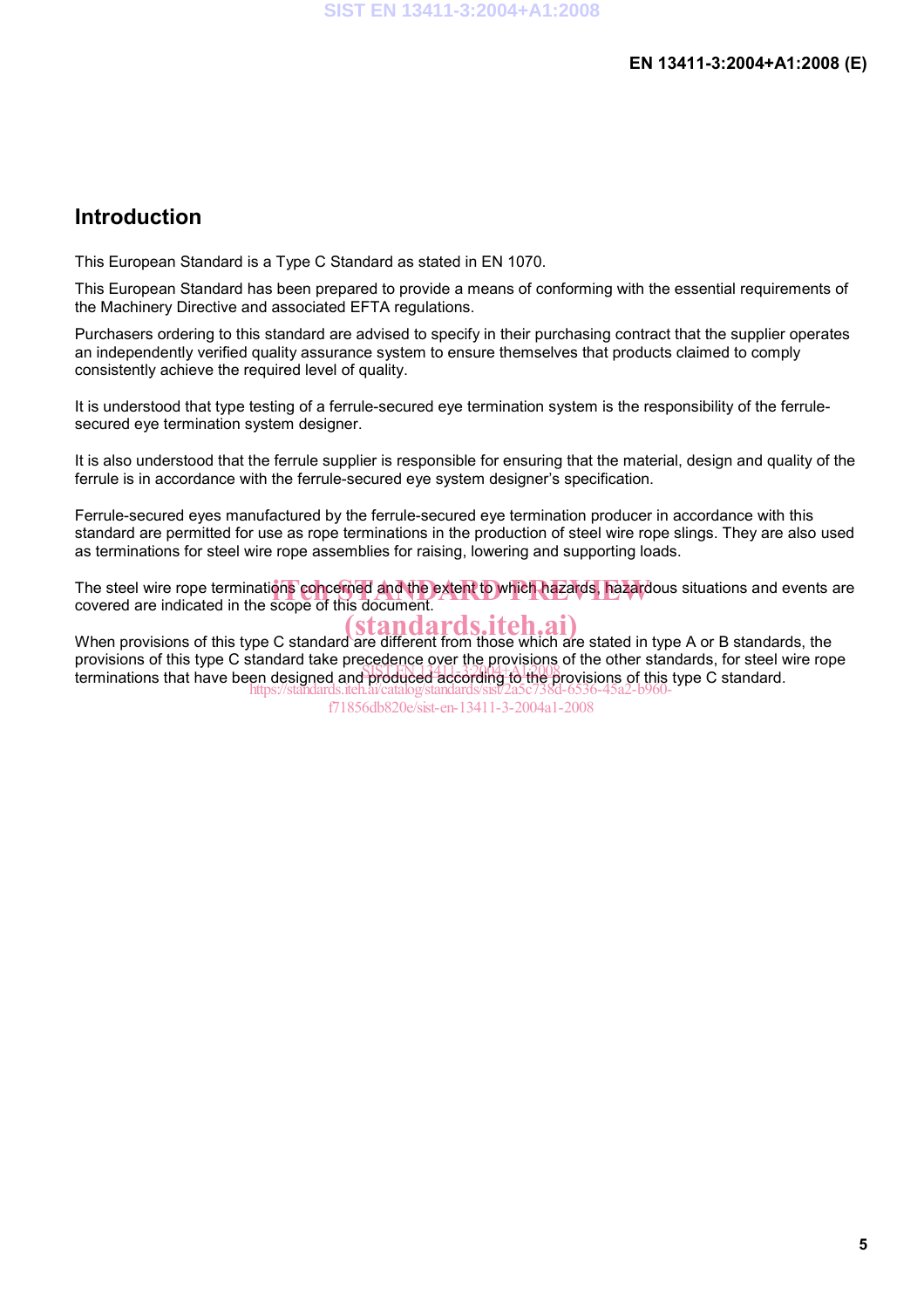#### **1 Scope**

This European Standard deals with the requirements for the ferrule-securing of eyes and endless loops.

It also deals with the requirements for ferrules for the ferrule-securing of eyes and endless loops.

This European Standard applies to the ferrule-securing of eye terminations formed either by a Flemish eye or turnback eye and covers ferrules made of non alloy carbon steel and aluminium.

This European Standard applies to slings and assemblies using steel wire ropes for general lifting applications up to and including 60mm diameter conforming to EN 12385-4, lift ropes conforming to EN 12385-5 and spiral strand ropes conforming to EN 12385-10.

Type testing of ferrule-secured systems and manufacturing quality control requirements are also specified.

This European standard deals with all significant hazards, hazardous situations and events relevant to this particular steel wire rope termination when used as intended and under conditions of use which are foreseeable by the manufacturer.

This standard applies to terminations of steel wire ropes with ferrules and ferrule-securing which are manufactured after the date of this publication.

NOTE One design of ferrule-secured turn-back eye termination using an oval aluminium ferule which satisfies the requirements of this European Standard is given for information in annex **PREVIEW** 

#### **2 Normative references**

## (standards.iteh.ai)

This European Standard incorporates by dated on undated reference, provisions from other publications. These normative references are cited at the appropriate places in the lext and the publications are listed hereafter. For dated references, subsequent amendments to or revisions 46f-any 6fa these publications apply to this European Standard only when incorporated in it by amendment or revision. For undated references the latest edition of the publication referred to applies (including amendments).

EN 515, *Aluminium and aluminium alloys - Wrought products - Temper designations* 

EN 1050:1996, *Safety of machinery – Principles of risk assessment*

EN 12385-1, *Steel wire ropes - Safety - Part 1: General requirements* 

EN 12385-2:2002, *Steel wire ropes – Safety – Part 2: Definitions, designation and classification* 

EN 12385-4, *Steel wire ropes – Safety – Part 4: Stranded ropes for general lifting applications* 

EN 12385-5, *Steel wire ropes – Safety – Part 5: Stranded ropes for lifts* 

EN 12385-10, *Steel wire ropes – Safety – Part 10: Spiral ropes for general structural applications* 

EN ISO 12100-2, *Safety of machinery - Basic concepts, general principles for design - Part 2: Technical principles (ISO 12100-2:2003)*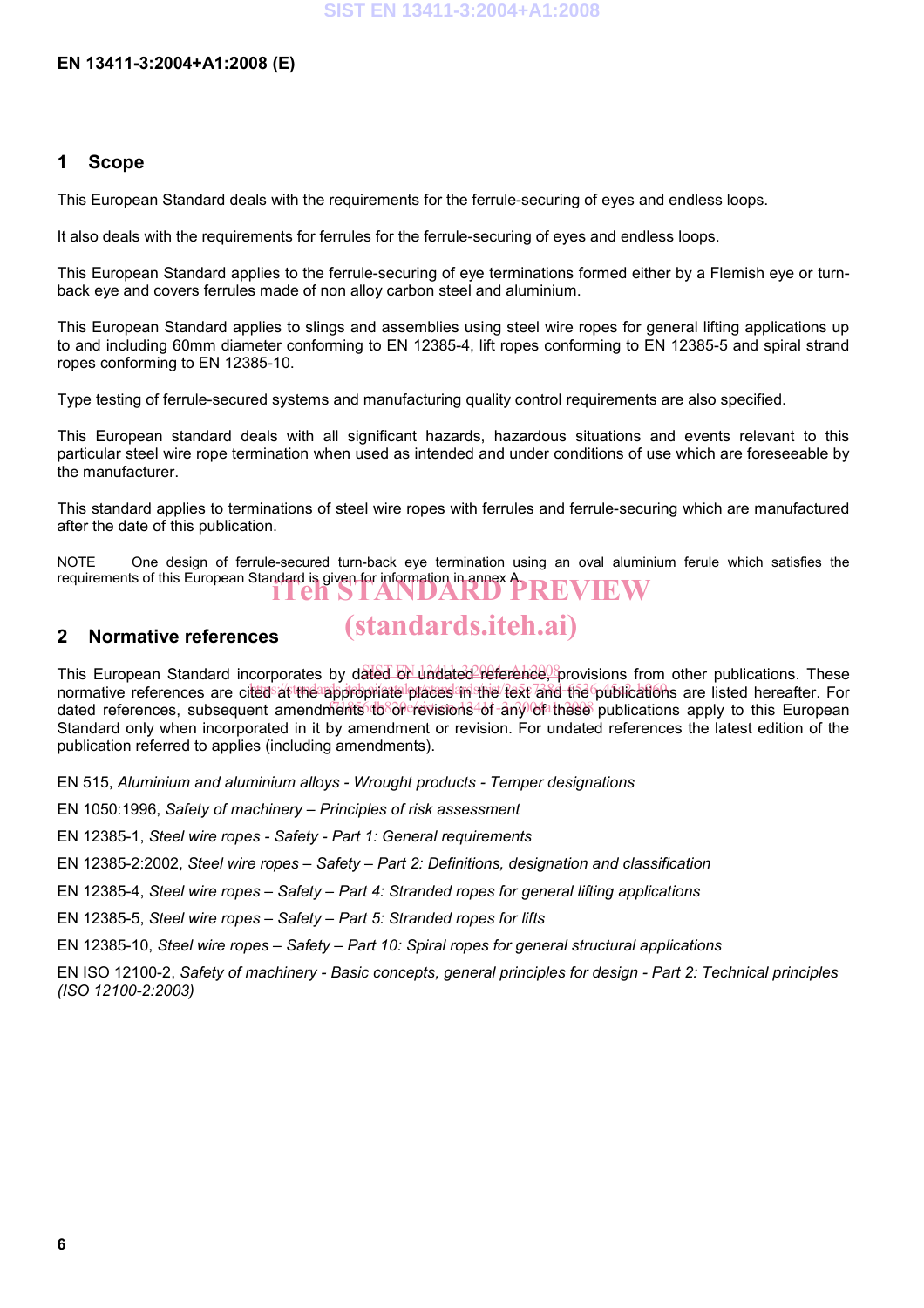### **3 Terms and definitions**

For the purposes of this European Standard, the terms and definitions in EN 12385-2:2002 apply together with the following:

#### **3.1**

#### **ferrule-secured eye termination (FSET)**

eye formed at a rope end secured by means of a ferrule pressed on the rope

#### **3.2**

#### **Flemish eye ferrule-secured termination**

eye formed at a rope end secured by means of a ferrule pressed on the main body of the rope and the tail ends of the strands from the Flemish eye

#### **3.3**

#### **turn-back eye ferrule-secured termination**

eye formed at a rope end secured by means of a ferrule pressed onto the main body of the rope and the tail end

#### **3.4**

#### **ferrule-secured endless loop**

loop secured by ferrules pressed on the overlapping rope ends resulting in an endless rope assembly

#### **3.5**

#### **competent person**

competent person<br>designated person, suitably qualified by knowledge and experience, and with the necessary instruction to ensure that the required operations are correctly carried out (standards.iteh.ai)

#### **3.6**

#### **ferrule-secured system designer**  SIST EN 13411-3:2004+A1:2008

person or organization that designs the ferrule secured eye termination or ferrule-secured endless loop and assumes responsibility for type testing 1856db820e/sist-en-13411-3-2004a1-2008

#### **3.7**

#### **ferrule manufacturer**

person or organization that manufactures ferrules for a ferrule-secured eye termination or ferrule-secured endless loop system

#### **3.8**

#### **ferrule-secured termination manufacturer**

person or organization that manufactures the FSET and/or ferrule secured endless loop in accordance with the ferrule-secured termination system designer's instructions

### **4 List of hazards**

This clause contains all the significant hazards, hazardous situations and events, as far as they are dealt with in this standard, identified by risk assessment as significant for this type of steel wire rope termination and which require action to eliminate or reduce the risk.

Accidental release of a load due to failure of a FSET puts at risk either directly or indirectly the safety or health of those persons within the danger zone.

Table 1 contains those hazards that require action to minimise risk identified by risk assessment as being specific and significant for ferrule-secured eyes and endless loops.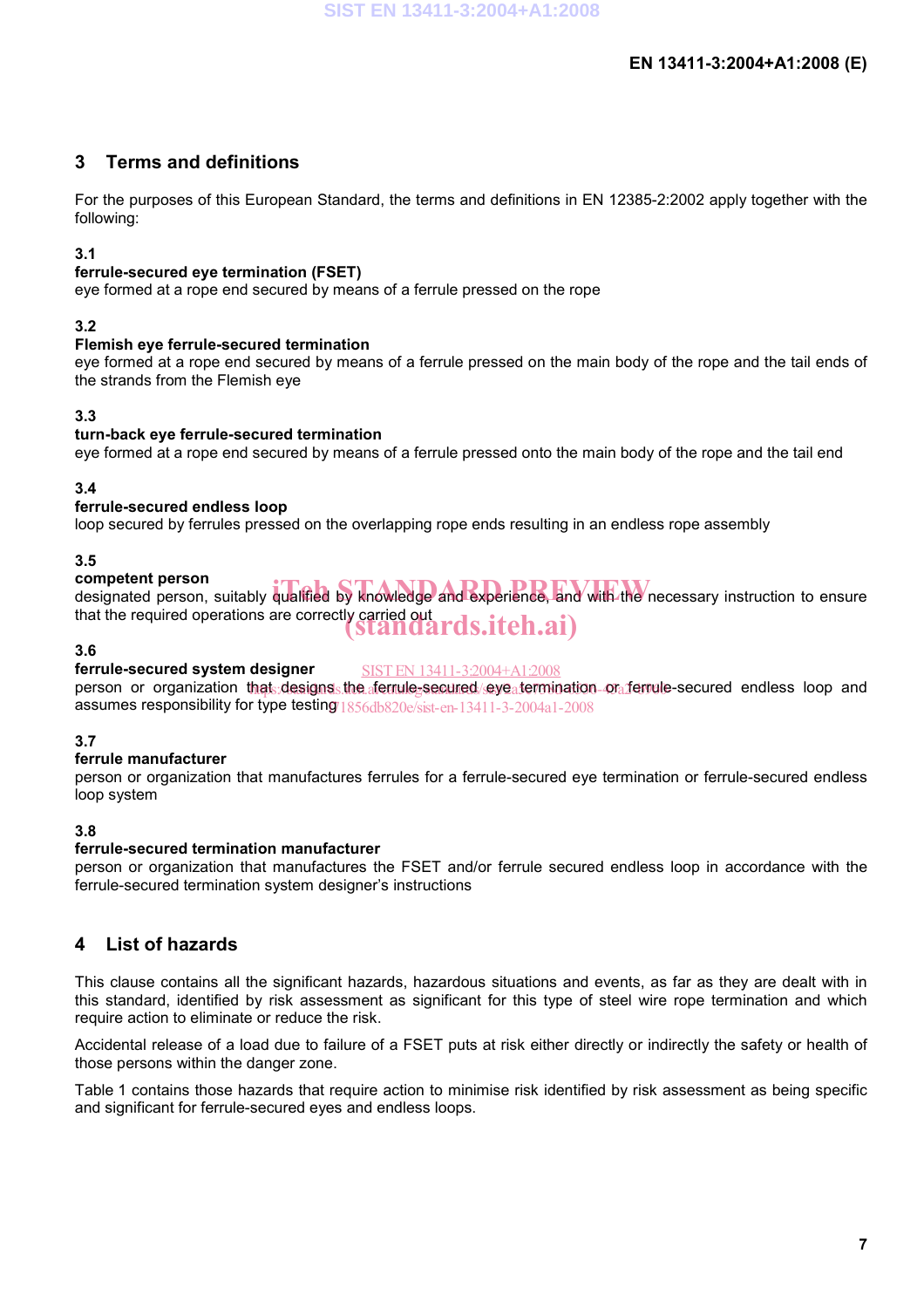| Hazards identified in annex A of<br>EN 1050: 1996 |                                                                                                                | Relevant clause of annex A of<br>EN ISO 12100-2:2003 | Relevant clause/sub-clause of<br>this standard |
|---------------------------------------------------|----------------------------------------------------------------------------------------------------------------|------------------------------------------------------|------------------------------------------------|
| 1                                                 | Mechanical hazard                                                                                              | 1.3                                                  | 5                                              |
| 1e                                                | Inadequacy of<br>mechanical strength                                                                           | 1.3                                                  | 5                                              |
| 27                                                | Mechanical hazards and<br>hazardous events                                                                     |                                                      |                                                |
| 27.4                                              | Insufficient mechanical<br>strength of parts                                                                   | 4.1.2.3                                              | 5                                              |
| 27.6                                              | Inadequacy of selection<br>of ropes and<br>accessories and their<br>inadequate integration<br>into the machine | 4.1.2.5, 4.3.1                                       | 5, 7                                           |
| 27.8                                              | Abnormal conditions of<br>assembly/testing/use/<br>maintenance                                                 | 4.2.4                                                | 6                                              |
| 1.7                                               | Puncture hazard                                                                                                | 1.3                                                  | 5.3.4.<br>5.3.5                                |

#### **Table 1 — Hazards and associated requirements**

## **5** Safety requirements and/or measures DARD PREVIEW

#### **5.1 Ferrule-secured system**

#### **5.1.1 General**

SIST EN 13411-3:2004+A1:2008

(standards.iteh.ai)

https://standards.iteh.ai/catalog/standards/sist/2a5c738d-6536-45a2-b960-

The ferrule-secured system shall comply with the safety requirements and/or protection measures of this clause.

In addition the ferrule-secured systems shall be designed according to the principles of EN ISO 12100 for relevant hazards but not significant, which are not dealt with in this document.

The ferrule-secured system designer shall carry out type testing in accordance with 5.1.2.

The ferrule-secured termination system designer shall provide instructions on how to produce the ferrule-secured termination and/or the ferrule-secured endless loop.

The instructions shall at least cover those items given in 5.1.3 and be supported with a written declaration that the system has passed the type testing requirements of 5.1.2.

In the particular case of oval ferrules with tapered ends used in the securing of the turn-back eye or endless loop where the rope end is contained within the ferrule, the ferrule-secured system designer shall provide means whereby the position of the rope end before and after pressing can be ascertained. This shall not include verification by marking the rope. Only the parallel portion of a ferrule shall be considered load bearing.

#### **5.1.2 Type testing**

#### **5.1.2.1 Sampling**

Where the ferrule design follows a mathematical progression throughout a given size range, rope diameter shall be selected for testing to represent the lower and upper quartiles of that range.

Where the ferrule design does not follow a mathematical progression throughout a given size range, each rope diameter within that range for which the system is designed shall be selected for testing.

For each rope diameter selected as above, the rope grade shall be the highest for which the system is designed and at least three FSETs or three ferrule secured endless loops, whichever is the case, shall be tested.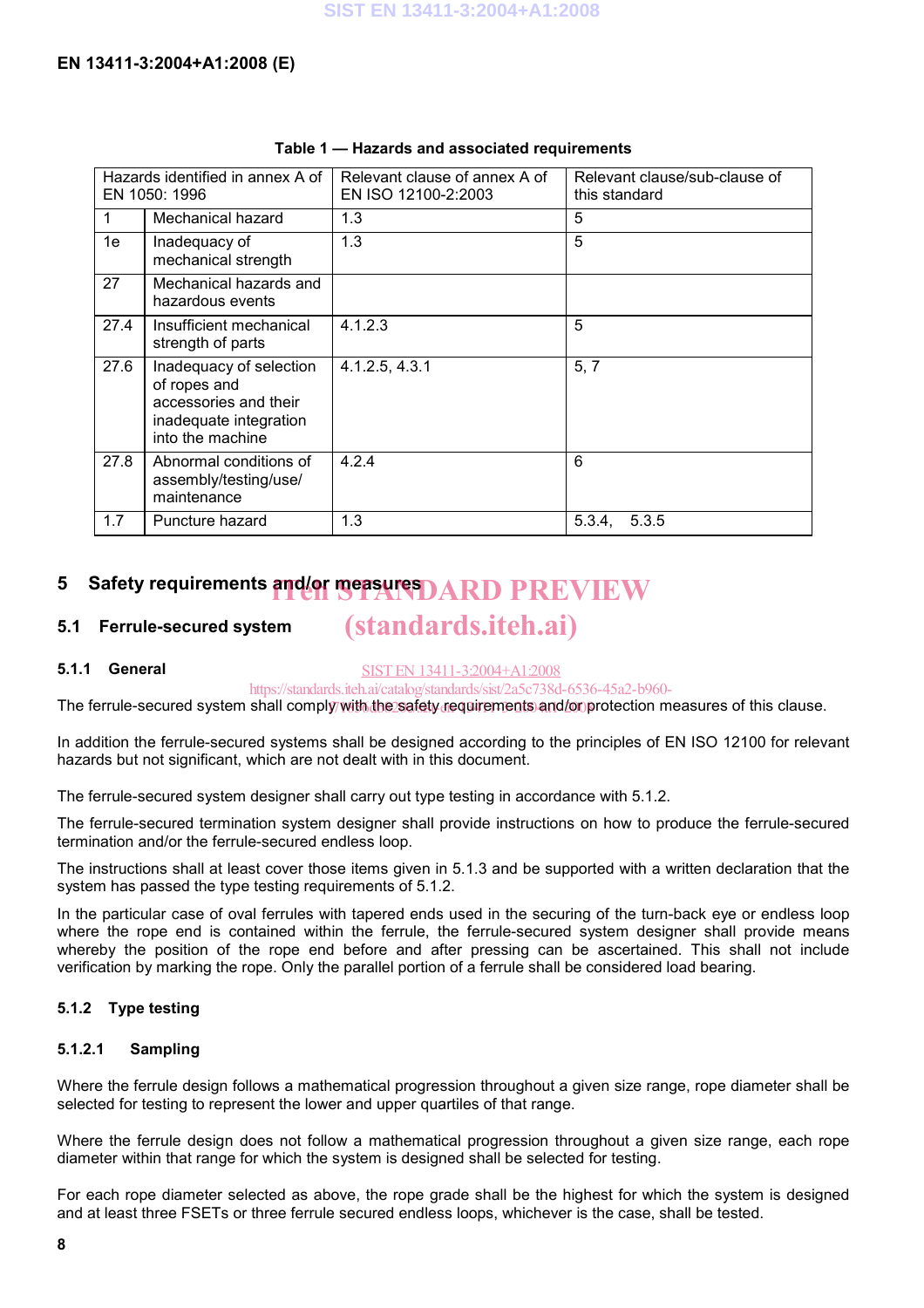NOTE 1 In the case of the FSET the number of tests is regarded as two when the test lengths have a FSET at both ends.

Additionally, sampling shall take into account whether the type of ferrule-secured termination is a turn-back eye or Flemish eye or whether it is an endless loop, as follows:

a) Turn-back eye ferrule secured-termination

Testing shall be carried out on each of the basic rope types for which the system is designed. For each basic rope type, testing shall be carried out on ropes having the lowest and highest metallic cross-sectional area factors for which the system is designed.

NOTE 2 For the purposes of this standard there are four basic rope types, namely single layer rope, rotation-resistant rope, parallel-closed rope and spiral strand rope, refer EN 12385-2 for definitions.

b) Flemish-eye ferrule-secured termination

Testing shall be carried out on single layer rope having the lowest and highest metallic cross-sectional area factors for which the system is designed.

c) Ferule-secured endless loop

Testing shall be carried out on single layer rope having the lowest and highest metallic cross-sectional factor for which the system is designed

#### **5.1.2.2 Tensile test**

## iTeh STANDARD PREVIEW

When tested in accordance with 6.2 the FSET shall sustain a force of at least 90% of the minimum breaking force of the rope. (standards.iteh.ai)

NOTE A terminal efficiency of 90% is equivalent to a termination efficiency factor,  $K_T$ , of 0,9 which is used in the calculation of WLL for slings SIST EN 13411-3:2004+A1:2008

https://standards.iteh.ai/catalog/standards/sist/2a5c738d-6536-45a2-b960-

When tested in accordance with 6.2 the ferrule secured endless loop shall sustain a force of at least 90% of twice the minimum breaking force of the rope.

#### **5.1.2.3 Fatigue test**

When tested in accordance with 6.3 for 75 000 cycles followed by a tensile test in accordance with 6.2 the FSET and endless loop shall sustain a force of at least 80% of the minimum breaking force of the rope.

Additionally for Flemish eye ferrule-secured terminations of crane hoist ropes a further fatigue test shall be performed on an assembly comprising a solid thimble having a peripheral length equivalent to at least four rope lay lengths. When tested in accordance with 6.4 the ferrule-secured termination shall withstand a minimum of  $1x10^6$  cycles and not exhibit a complete strand fracture.